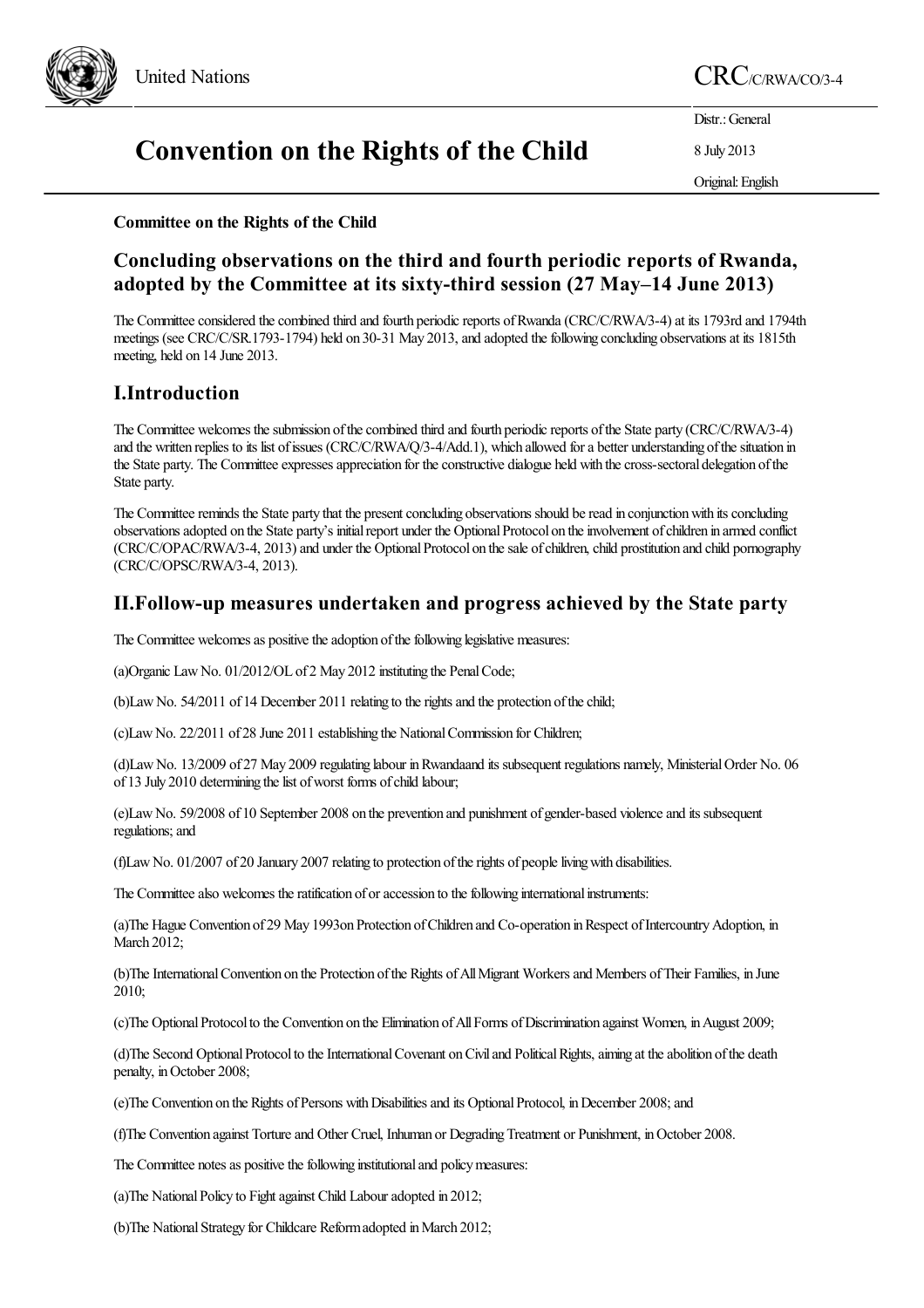(c)The Integrated Child Rights Policy and its Strategic Plan adopted in August 2011;

(d)The National Commission for Children (NCC) established under the Ministry of Gender and Family Promotion in June 2011;

(e)The National Social Protection Policy in January 2011; and

(f)The National Girls' Education Policy in April 2008.

## **III.Main areas of concern and recommendations**

## **A.General measures of implementation (arts. 4, 42 and 44 (para. 6), of the Convention)**

## **The Committee's previous recommendations**

The Committee regrets that some of the Committee's concluding observations from 2004 on the State party's second periodic report under the Convention have not been fully addressed but still remain valid.

The Committee urges the State party to take all necessary measures to address all those recommendations from the **2004 concluding observations (CRC/C/15/Add.234, 2004) that stillremain valid. The Committee notes the progress made in the areas of data collection and awareness -raising butrecommends that the State party further:**

(a) Strengthen its data collection system to ensure availability of up - to - date data on children in the most vulnerable **situations, including children heading their own households,**children**with disabilities**and living in poverty,children affected by HIV/AIDS **and frommarginalizedBatwa communities. In this regard, the N CC, the ChildRights Observatory and the NationalInstitute for Statistics should coordinate and harmonize their data collection to avoid duplication and discrepancies in data and information on children; and**

(b) Intensify public education and training on the provisions of the Convention for all professional s working for and with children, in particular parliamentarians, judges, lawy ers and law-enforcement officials at the provincial, district and sector levels.

#### **Legislation**

The Committee notes with concern that the implementation of national legislation related to the promotion and protection of the rights ofchildren remains weak and inconsistent in the State party.

**The Committee recommends that the State party undertake all measures, including the establishment ofeffective monitoring mechanisms , to ensure thatchild-related laws are effectively and consistently implemented at national, provincial, district and sectorlevels and address disparities in the fulfilment ofchildren's rights.**

#### **Comprehensive policy and strategy**

While commending the adoption of the Integrated Child Rights Policy (ICRP) and its Strategic Plan in 2011, the Committee expresses concern that their implementation is weak and hampered by the lack of clear and adequate budgetary allocations.

**The Committee recommends that the State party strengthen the implementation, monitoring and evaluation of the IntegratedChildRights Policy and its Strategic Plan and increase its budgetary allocations.**

#### **Coordination**

The Committee notes that the NCC was recently established under the Ministry ofGenderand Family Promotion as theleading coordinating body for the protection and promotion ofchildren's rights. However, it isconcerned that the NCC lacks sufficient stature, independence and adequate capacity, including decentralized coordination structures at the district and sector levels, to perform its role effectively.

The Committee strongly recommends that the State party take all the necessary measures to provide the NCC with the stature, authority and independence as well as the human, technical and financial resources to effectively coordinate and **influence necessary actions forchildren's rights across all technicalsectors at national level and among all provinces,** districts and sectors. Furthermore, the Committee recommends that the State party strengthen the capacity of the NCC **to monitor and evaluate the implementation of all activities to fulfilchildren's rights underthe Convention.**

#### **Allocation of resources**

While noting the positive response of the development partners towards supporting efforts of the State party to fulfil children's rights, the Committee is concerned that reliance on donors to implement the various activities, including under the ICRP, could affect continuity and sustainability. The Committee is also concerned about the absence of mechanisms to assess the impact of budgetary allocations for children.

In the light of its Day of General D iscussion on "Resources for the Rights of the Child - Responsibility of States" in 2007 and with emphasis on articles 2, 3, 4 and 6 of the Convention, the Committee recommends that the State party:

**(a) Effectively increase budgetary allocations for policies, plans and structures concerning the implementation of**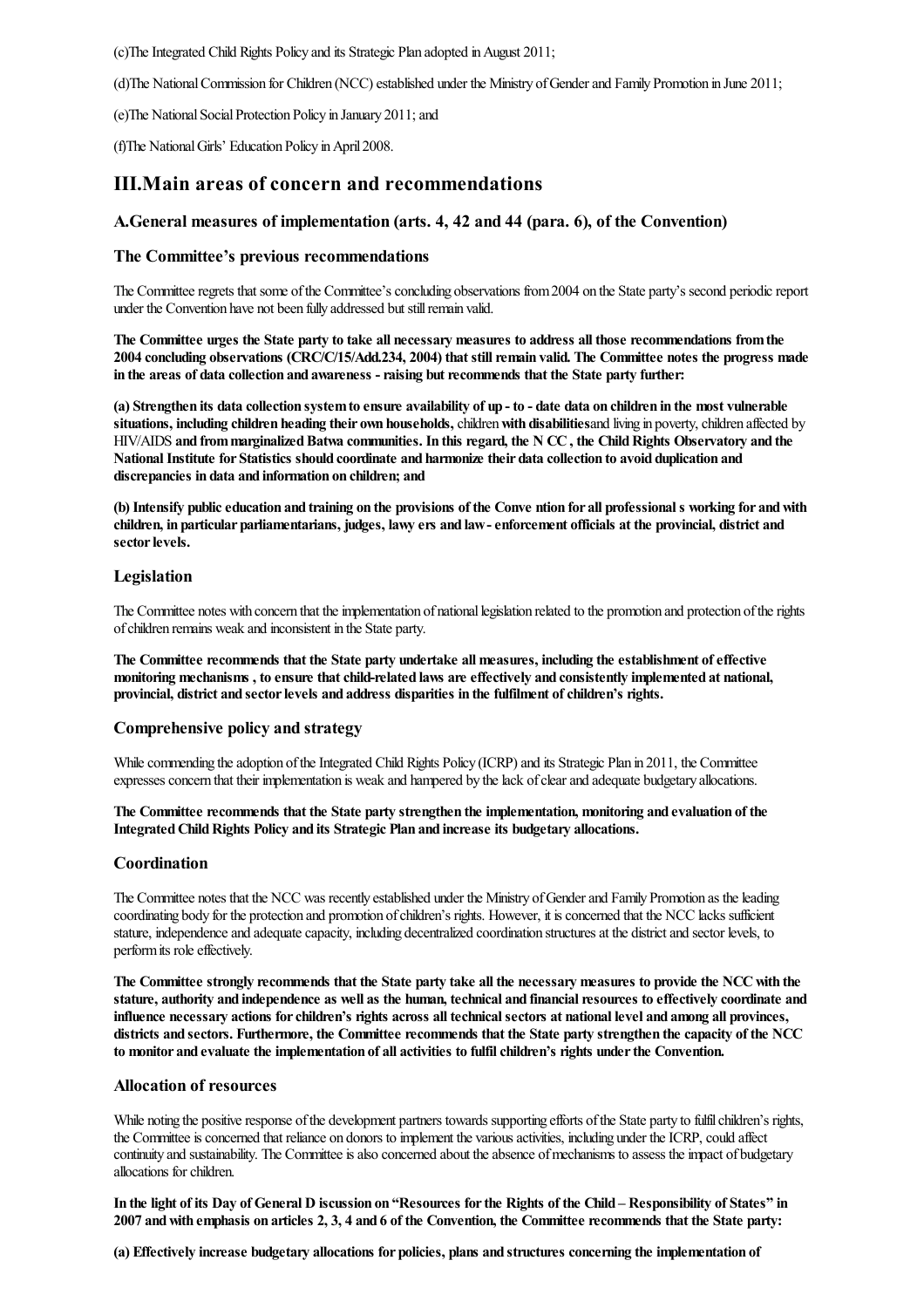**children's rights, particularly the ICRP andNCC, and adopt strategies towards achieving sustainability;**

(b) Establish a budgeting process with a child-rights perspective to adequately take into account child rights and are a s of need and concern, which has clear allocations for children in the r elevant ministries and agencies, as well as specific **indicators and a tracking system;**

**(c) Define strategic budgetary lines forchildren in disadvantaged or vulnerable situations that may require affirmative social measures (forexample,children living in poverty,childrenwith disabilities, Batwa and otherminorities,refugee children) andmake sure that those budgetary lines are protected even in situations ofeconomiccrisis, natural disasters**  $or$  other emergencies; and

**(d) Establishmechanisms to monitor, assess and evaluate the adequacy,efficacy and equitability of the distribution of resources allocated forthe implementation of the Convention and dissemi nate information in this regard .**

#### **Independent monitoring**

The Committee notes the existence of the Child Rights Observatory under the National Commission for Human Rights; however, it is seriously concerned that this body lacks adequate human and financial resources. The Committee is further concerned that due to the lack of professional capacity, the Observatory depends on volunteers at the district and sector levels to carry out its core functions, which could compromise its professionalism as well as accountability to the National Commission. Furthermore, it is concerned that there is no mechanism to facilitate children's access to the Observatory or ensure that their complaints are heard.

**The Committee recommends that the State party take all necessary measures to provide the ChildRights Observatory with adequate human, technical and financialresources in orderto secure its independence and ability to effectively monitorchildren's rights in sectoral ministries and among all provinces, districts and sectors. Furthermore, the Committee encourages the State party to raise awareness among children concerning the Observatory in their** respective provinces, districts and sectors, and ensure that children can easily access the Observatory, and have their **complaints addressed in a child-sensitive manner.**

#### **Cooperation with civil society**

The Committee expresses deep concern over reported threats, harassment, intimidation and arrests of human rights defenders, including journalists in the State party, which has greatly reduced the scope for Rwandan organizations to report, inter alia, on children's rights violations and thereby contribute to the realization of children's rights in the State party. The Committee also notes with concern that some relevant non-governmental organizations (NGOs) working in the field of children's rights do not have the opportunity to participate in the development of laws, policies and strategies on children.

The Committee reminds the State party that human rights defenders deserve special protection as their work is critical for promoting human rights for all, including children, and thus strongly recommends that the State party take **immediate action to allowjournalists, human rights defenders and all NGOs to exercise theirright to freedomof expression and opinionwithout threats and harassment. The Committee also urges the State party to ensure that reported instances of intimidation and harassment of NGOs, human rights defenders orcivilsociety activists are promptly and independently investigated, and those responsible forsuch abuses are held accountable. The Committee** further recommends that the State party systematically involve all NGOs working in the field of children's rights in the **development, implementation, monitoring and evaluation of laws, policies and programmes related to children.**

#### **B.General principles (arts. 2, 3, 6 and 12 of the Convention)**

#### **Non-discrimination**

The Committee welcomes the State party's efforts to address discrimination, such as the revision of all discriminatory provisions against women. These efforts have, for example, enabled women in the State party to attain very high participation in decisionmaking. It also welcomes the various policies and strategies focusing on specific categories of children in disadvantaged situations, such as the National Policy for Orphans and Other Vulnerable Children. However, the Committee remains concerned at the stigma and persistent discrimination faced by persons who were born as a result of rape during the genocide, children affected by HIV/AIDS, and children with disabilities, especially girls. The Committee is also deeply concerned about continued discrimination against children living in poverty, children in street situations and child-headed households, children in residential care, orphans, and children from minority Batwa or "historically marginalized communities" with regard to their access to social services, health care and education.

#### **The Committee urges the State party to:**

**(a) Prevent and eliminate discrimination in development,education, health and basicservices againstchildrenwith** disabilities, children affected by HIV / AIDS, children living in street situations and in poverty, and in child - headed households. In this context, the Committee requests the State party to pay particular attention to girls and intensify measures to ensure that children in vulnerable situations are well protected, have equitable access to all services and **are fully included in society; and**

**(b) Intensify measures, including awareness -raising and timely implementation ofrelevant policies and strategic plans to combat stigma againstchildren from" historically marginalized communities " ,childrenwith disabilities,especially girls , and persons who were born as a result ofrape during the genocide.**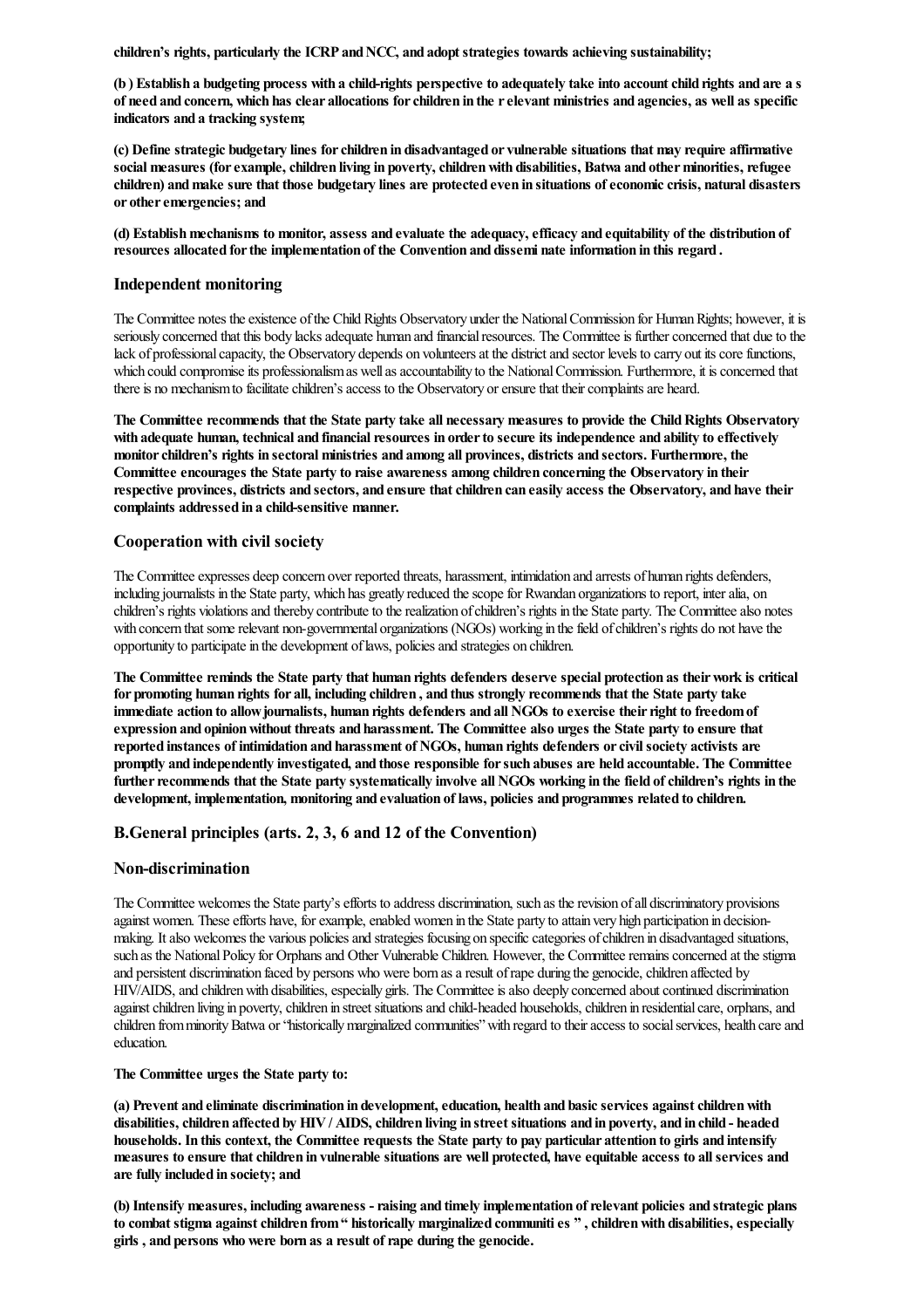## **Respect forthe views of the child**

The Committee notes the establishment and promotion of the yearly National Children's Summit since 2004. Nevertheless, the Committee is concerned that, due to traditional attitudes and resistance, respect for the views of the child remains limited within the family, in schools and village councils. The Committee is further concerned that mechanisms for facilitating meaningful and empowered participation of children with disabilities, without parental care or from marginalized communities, such as Batwa, in legislative, policy and programme development processes which impact on them, are almost non-existent.

The Committee draws the State party's attention to its general comment No. 12 (2009) on the right of the child to be heard, and recommends that it continue to ensure the implementation of the right of the child to be heard in accordance with article 12 of the Convention. In so doing, it recommends that the State party promote the meaningful and **empowered participation of allchildrenwithin the family,community and schools, and develop and share good practices.** Specifically, the Committee recommends that hearing the views of the child be a requirement for all official decision**making processes thatrelate to children, including custody cases,childwelfare decisions,criminal justice, immigration and environmental matters. The Committee also urges the State party to ensure thatchildrenwith disabilities, without parentalcare, Batwa children and otherchildren in vulnerable situations have the possibility to express their views, concerns and complaints during the preparation, planning and implementation of laws, policies and programmes relating to children.**

## **D.Civil rights and freedoms (arts. 7, 8, 13-17, 19 and 37 (a) of the Convention)**

## **Birth registration**

While the Committee notes that Law No. 54/2011 relating to the rights and the protection of the child provides for the right to name and nationality, it is concerned that only 63 per cent of children were registered with civil authorities and less than 7 per cent had birth certificates in 2010 according to the latest Rwanda Demographic and Health Survey. The Committee further notes with concern that:

(a)Despite efforts to improve birth registration through legislative reforms and birth registration campaigns, children born to refugee parents and children of migrants are still not registered in the State party, partly due to inconsistent implementation of Law No. 14/2008 of 4 June 2008 governing theregistration ofthe population and issuance ofthe nationalidentity card;

(b)Birth registration procedures are complicated in the State party and do not facilitate the ready issuance of birth certificates; and

(c)Law No. 14/2008 imposes penalties, including prison sentences on families who fail to register their children within the first 45 days, which could deter parents or guardians from registering their children and result in the separation of the parents from their children, which is not in the best interests of the child.

The Committee recommends that the State party strengthen its efforts to ensure free and immediate birth registration, **including the issuance of birth certificates for allchildren, by means of accessible and expeditious registration procedures. The Committee furtherrecommends that the State party:**

(a) Increase availability and access to registry services and strengthen sensitization and training for registration officers **on relevant laws to ensure the registration of allchildren, including refugee children immediately after birth;**

(b) Intensify community sensitization and public awareness of the importance of birth registration, including among **refugee populations and in urban areas;**

(c) Amend Law N o. 14/2008 in order to remove penalties of imprisonment and all legal and procedural barriers that **impede birth registration; and**

**(d) Seek technical assistance fromthe Office of the UnitedNations HighCommissionerforRefugees ( UNHCR ) and the UnitedNations Children's Fund ( UNICEF ) among others, forthe implementation of these recommendations.**

**E.Violence against children (arts 19, 37 (a), 34 and 39 of the Convention)**

#### **Corporal punishment**

The Committee notes that Law No. 54/2011 prohibits some violent forms of punishment against children; however, the Committee is gravely concerned that:

(a)The use of corporal punishment is considered appropriate in education and is still widespread in all settings, including families and schools;

(b)The draft ministerial order on general regulation of preschool, primary and secondary education, prohibiting corporal punishment in school has not yet been adopted;

(c)Thereisan absence oflegislation thatexplicitly prohibitscorporal punishment in alternativecaresettings;and

(d)Parents have a "right of correction" under article 347 of the 1988 Civil Code, which may lead to corporal punishment.

**The Committee urges the State party to :**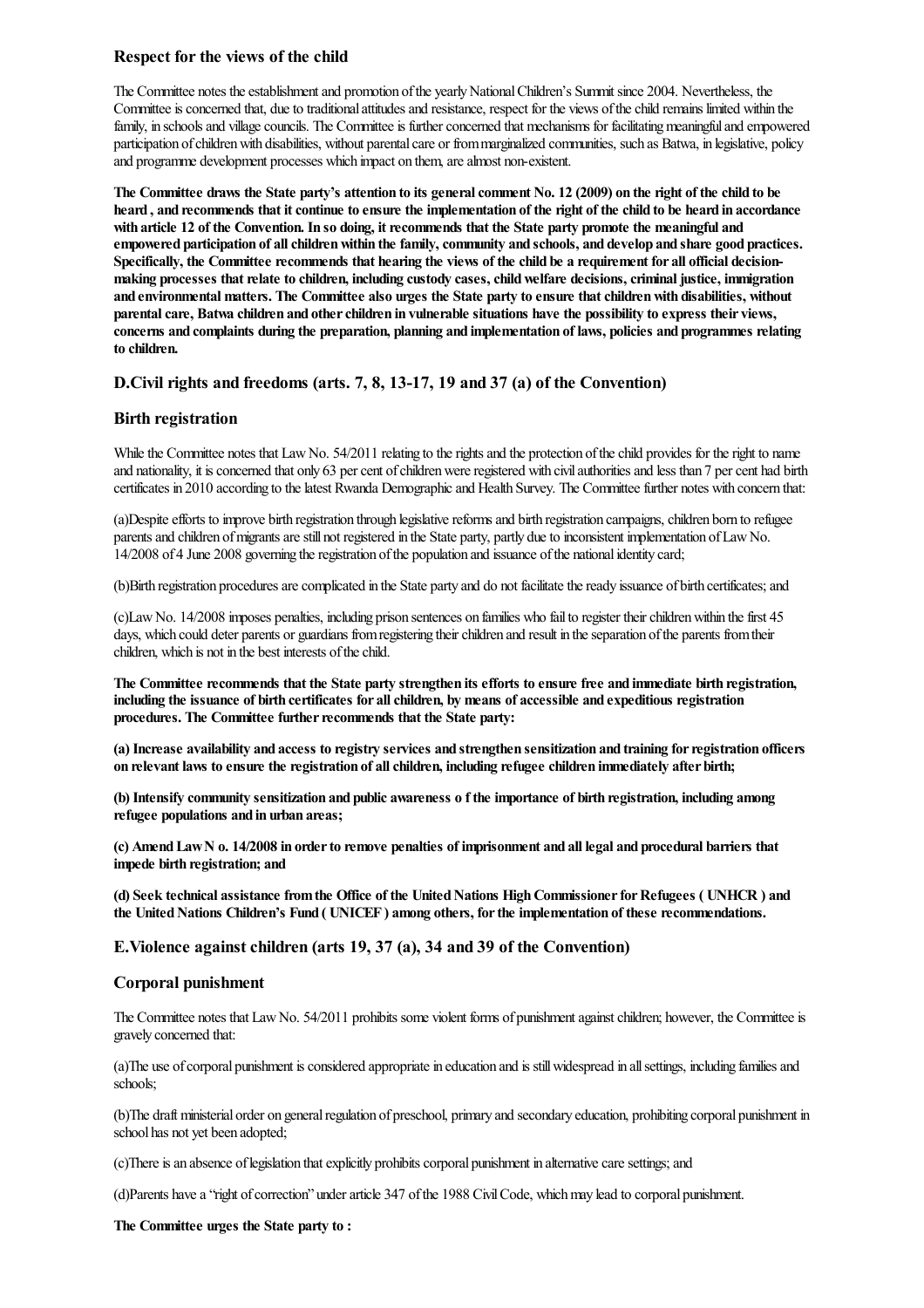**(a) Develop the National Plan of Action to fight violence againstchildren, based on the recommendations fromthe nationalconference held in 2011;**

**(b) Introduce sustained publiceducation, awareness-raising and social mobilization programmes, involving children, families,communities and religious leaders, on the harmfuleffects, both physical and psychological, ofcorporal** punishment, with a view to changing the general attitude towards this practice, and promote positive, non-violent and **participatory forms ofchild-rearing and discipline as an alternative to corporal punishment in the family, schools, alternative care and penal institutions;**

**(c) Immediately adopt and implement the ministerial order on prohibition ofcorporal punishment in schools andwidely publicize the orderin alleducational institutions;**

**(d) Explicitly prohibitcorporal punishment ofchildren in alternative care settings;**

(e) Immediately repeal all provisions that authorize corporal punishment, including the "right of correction" in the Civil **Code; and**

#### **(f) Ensure adequate follow-upmeasures to allcorporal punishment.**

#### **Sexual exploitation and abuse**

The Committee notes as positive the establishment of the Gender-Based Violence Technical Working Committee under the Ministry ofGenderand Family Promotionwhich isco-chaired by the Ministry ofHealth and mandated to implement therecently approved National Policy against Gender-Based Violence (2011-2016). The Committee also notes that the State party has established the Isange One Stop Centre at the National Police Hospital and 13 districts, to prevent and respond to, inter alia, child survivors of domestic and gender-based violence. However, the Committee is alarmed at the high prevalence of sexual violence against children, including in schools and in the community. In particular, the Committee is gravely concerned that:

(a)According to the annual statistics of the National Police, the most commonly reported form of violence is child sexual abuse and that 65 per cent of survivors treated at the Isange in Kigali are children, with 94.5 per cent being girls;

(b)Child victims of sexual violence have limited access to counselling and psychological services and;

(c)The State party's report lacks comprehensive statistical data on violence against children, including sexual violence, as well as on investigations, prosecutions, convictions and penalties applied against perpetrators.

#### **The Committee urges the State party to:**

(a) Enforce effectively legislation relating to sexual violence and abuse, and ensure that perpetrators of such crimes are **brought to justice and punishedwith sanctions proportionate to theircrimes;**

(b) Facilitate the expansion and strengthen the implementation of the Isange One Stop Centre initiative in all districts to **respond to the shelter, health, legal and psychosocial needs ofchild victims of sexualexploitation and violence;**

**(c) Establish, as a matter of urgency,effective and child-friendly procedures andmechanisms, including free helpline access forchildren, to receive, monitor and investigate complaints;**

**(d) Undertake awareness-raising in allcommunities and among children,especially among girls, to encourage the reporting of sexual violence and abuse in schools and communities; and**

**(e) In its next periodicreport, provide the Committee with information on violence againstchildren, in particularsexual** violence against girls, and on the number of investigations, including information on the penalties against perpetrators, **and on redress and compensation offered to the victims.**

#### **Harmful practices**

The Committee notes as positive that Law No. 42/1988, instituting the Family Code, sets the minimum age of marriage at 21 years. The Committee nevertheless remainsconcerned about the persistence ofearlymarriages in the State party, particularly in refugee communities.

**The Committee urges the S tate party, in collaborationwith civilsociety, to:**

**(a) Effectively enforce the Family Code to prevent and prohibitearly marriage, including among refugee communities and ensure that perpetrators of such acts are brought to justice;**

**(b) Strengthen its strategies for awareness-raising and sensitization of families, traditional orreligious leaders,refugee** families and the general public in order to encourage a change of attitudes towards harmful practices, such as early **marriage; and**

**(c) Put in place effective monitoring systems to assess progress towards the eradication ofearly marriages.**

**Helpline**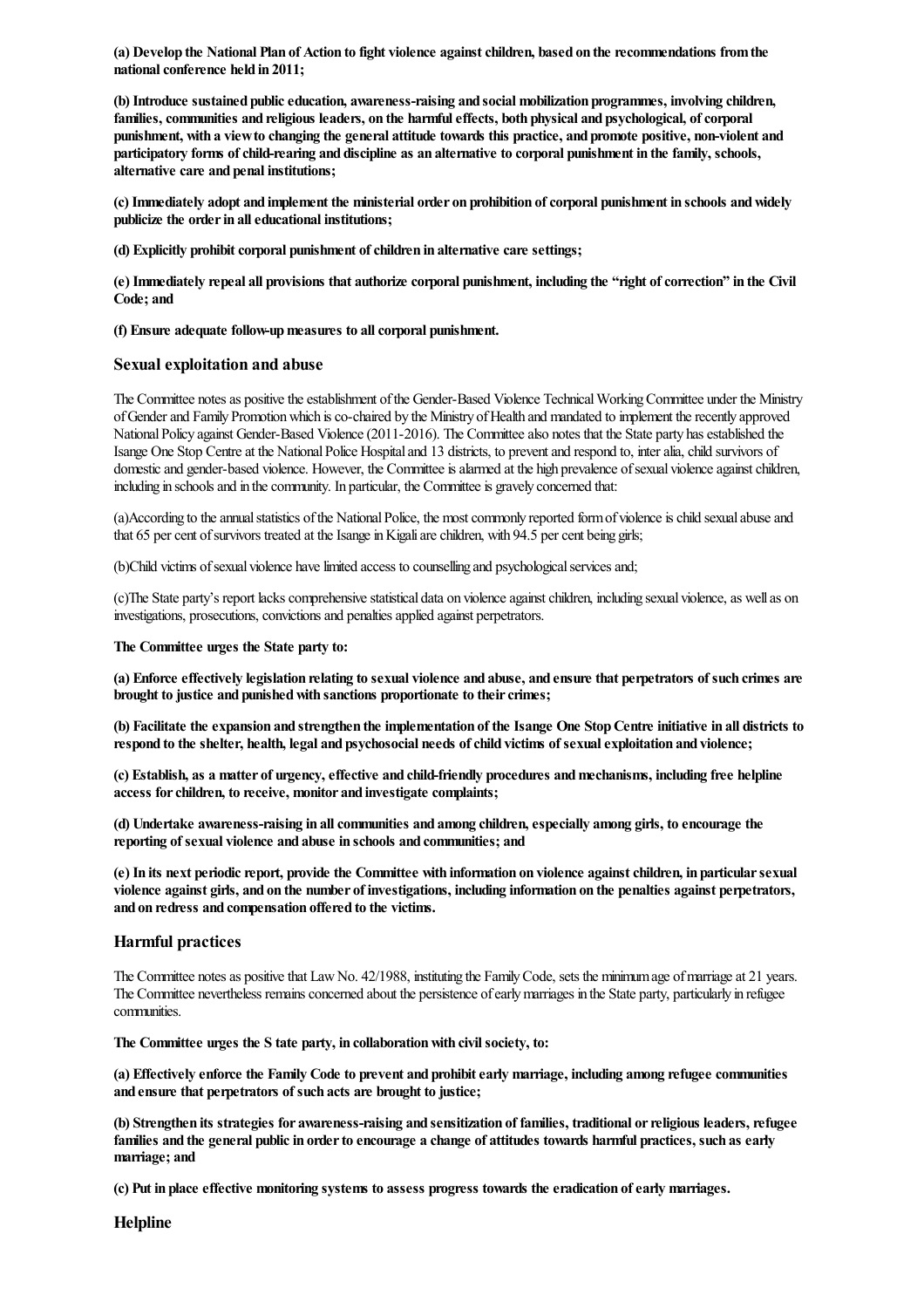The Committee recommends that besides the general hotline in the country, the State party establish a specific toll **free, three - digit helpline forchildrenwhichwould operate nationwide and have the necessary financial, human and** technical resources to respond effectively to children's complaints and calls for help. The State party is encouraged to **seek NGOand internationalcooperation in this regard.**

### **Freedom of the child from all forms of violence**

**Recalling the recommendations of the 2006 UnitedNations study on violence againstchildren (A/61/299), the Committee** recommends that the State party prioritize the elimination of all forms of violence against children. The Committee further recommends that the State party take into account general comment No. 13 on the right of the c hild to f reedom **froma ll f orms of v iolence (CRC/C/GC/13, 2011), and in particular:**

**(a) Develop a comprehensive nationalstrategy to prevent and address all forms of violence againstchildren;**

**(b) Adopt a nationalcoordinating framework to address all forms of violence againstchildren;**

**(c) Pay particular attention to and address the gender dimension of violence; and**

**(d) Cooperate with the Special Representative of the Secretary-General on violence againstchildren and otherrelevant UnitedNations institutions .**

## **F.Family environment and alternative care (arts. 5, 18 (paras. 1-2), 9-11, 19-21, 25, 27 (para. 4) and 39 of the Convention)**

#### **Family environment**

The Committee notes that Organic Law No. 01/2012/OL criminalizes child abandonment in order to prevent and remedy child abuse and neglect. However, the Committee is concerned about the unintended consequences of criminalization measures on economically and socially disadvantaged parents or families, particularly those living in poverty, and the negative effects that criminalization would have on the efforts to trace parents or guardians for family reunification purposes.

The Committee also notes with concern that the State party has one of the highest proportions of child-headed households in the world as a result of the 1994 genocide and HIV/AIDS, and regrets the lack of reliable and comprehensive data on the situation of child-headed households, community-based services for child-headed households and family-based care for children without parental care, such as foster care and kinship care.

**The Committee urges the State party to:**

(a) Review Organic Law No. 01/2012/OL to ensure that families and parents who are unable to provide proper care f or their children due to reasons such as poverty are not prosecuted for child abandonment, and that necessary reforms in **laware introduced to facilitate the process of family reunification undersuch circumstances;**

**(b) Identify the rootcauses ofchild abandonment, including poverty, domestic violence, homelessness and substance** abuse and strengthen efforts to address such issues, including through direct and specialized services to the families;

**(c) Ensure that families in vulnerable situations are adequately supportedwith financial and technicalresources, appropriate information and integrated socialservices which should be regularly monitored; and**

(d) Pay specific attention to children heading their own households, by, inter alia, collecting reliable and up-to-date data on the specific challenges they face to guide the formulation of appropriate policies to address their needs including their **access to education, health care,counselling and community-based services. The Committee also recommends that the State party design comprehensive programmes to meet the psychosocial needs ofchild - headed households.**

### **Children deprived of a family environment**

The Committee notes as positive the launching of the National Strategy for Childcare Reform in 2012 and that the State party is in the process of developing ministerial instructions governing the placement of children into foster care. However, in the meantime, the Committee is concerned that the time frame for the full implementation of the National Strategy is short and that the number and locations of service providers are very limited. The Committee is further concerned that there are cases of "spontaneous reintegration" of children without adequate preparation or proper assessment, monitoring and follow-up.

The Committee is concerned about the overreliance on NGOs for the provision of institutional care for children deprived of a family environment and the limited availability of community-based services for children living with disabilities, children living in street situations and those separated from their families and/or placed into institutions.

#### **The Committee recommends that the State party:**

**(a) Reviewthe National Strategy forChild c are Reform, with a viewto expand ing the time frame forits implementation, introduce monitoring mechanisms with clearindicators to measure the outcomes and provide follow- up procedures. The Committee furtherrecommends that the State party increase the number of professionals working with orforchildren and provide themadequate training and vocational training and supervision ;**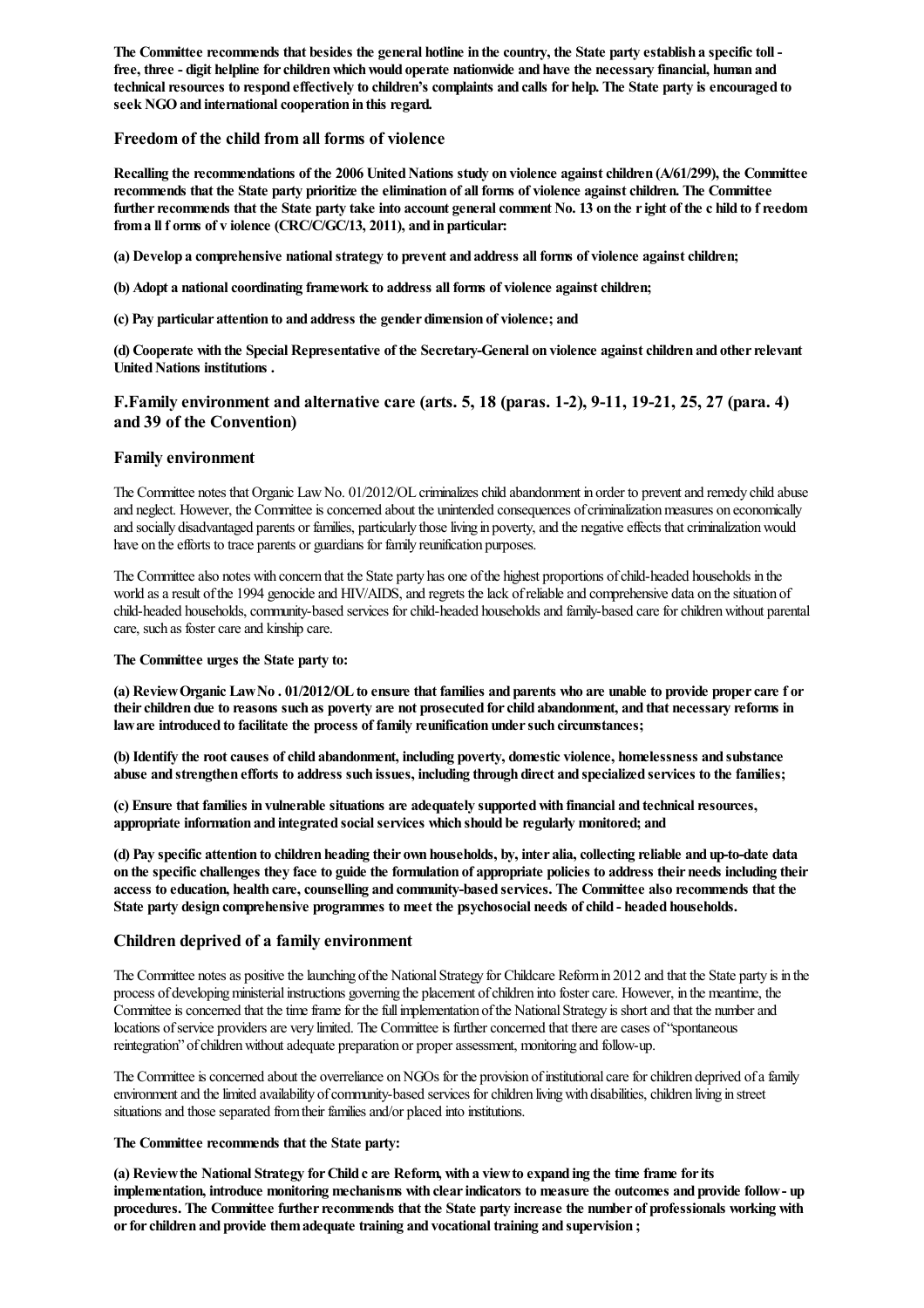(b) Intensify its efforts to provide appropriate care and assistance to all children deprived of a family environment and **those living in vulnerable situations, through the provision ofeducation, health care,counselling and community-based services with timely responses at the local level; and**

**(c) Expedite the adoption of ministerial instructions governing the placement ofchildren into fostercare.**

#### **Adoption**

The Committee notes with concern that despite the ratification of the Hague Convention on Protection of Children and Co-operation in Respect of Intercountry Adoption, the State party has not yet adopted implementing regulations for the law or established necessary structures and mechanisms to implement the Hague Convention. The Committee further notes with concern that there is no provision on post-adoption and follow-up services.

**The Committee recommends that the State party:**

**(a) Intensify its efforts to adoptcomprehensive legislation and effective mechanisms to ensure compliance with the Convention and the Hague Convention onProtection of Children andCo - operation inRespect of Interc ountry Adoption;**

(b) Set up an appropriate system for the selection and preparation of future adoptive parents as well as post-adoptive **services forchildren and theirfamilies in need;**

**(c) Ensure strict transparency and follow-up control mechanisms with regard to international adoption and ensure regularfollow-up of the conditions of adopted children; and**

(d) Provide detailed information and disaggregated data on domestic and international adoptions in its next periodic **report.**

## **G.Disability, basic health and welfare (arts. 6, 18 (para. 3), 23, 24, 26, 27 (paras. 1-3) of the Convention)**

#### **Children with disabilities**

The Committee notes that the State party is revising the 2007 Special Needs Education Policy. However, the Committee is deeply concerned that children with disabilities lack access to inclusive education, adequate health care and social protection measures and are often discriminated against due to cultural stigma and superstition. In particular, the Committee is concerned that:

(a)Children with disabilities mostly attend special schools in the urban areas;

(b)The Special Needs Education Policy lacks the necessary resources and a strategic plan; consequently schools and institutions do not have adequate capacities to meet the needs of children with disabilities, including trained professionals and essential facilities for therapy and education for children with mental disabilities;

(c)The National Council of Persons with Disabilities (NCPD), established in 2011, lacks a designated division focusing on children with disabilities and lacks adequate capacities; and

(d)Article 42 ofLawNo. 54/2011 contradicts theright ofchildrenwith disabilities to liveand play an active part in thecommunity on an equal basis, as guaranteed under the Convention since this law stipulates that children with physical and mental disabilities "shall be placed in special institutions for care and medical treatment", without specifying a time limit for such placement.

In the light of a rticle 23 of the Convention and of its general comment No. 9 (2006) on the rights of children with **disabilities , the Committee urges the State party to:**

**(a) Ensure thatchildrenwith disabilities have equal access to adequate social and health services, including psychologicalsupport,counse l ling services, parental guidance forfamilies ofchildrenwith disabilities, and tailored services forchildrenwithmental disabilities and behavioural disorders, and raise awareness of allservices available. Furthermore, measures should be taken to ensure accessibility to buildings and installations;**

**(b) Undertake intensive publicenlightenmentcampaigns in cooperationwithNGOs, to challenge cultural norms and abandon superstitious beliefs surrounding childrenwith disabilities;**

(c) Increase budget allocations, including for the implementation of the 2007 Special Needs Education Policy with a view to achieving inclusive education as far as possible for all Rwandan children concerned, and the elimination of all barriers **that lead to educational disparities forchildrenwith disabilit ies ;**

**(d) Finalize the revision of the 2007 Special Needs EducationPolicy in collaborationwith otherstakeholders, detailing implementation strategies, activities and resources to realize the rights ofchildrenwith disabilities, including children withmental disabilities;**

(e) Ensure that the NCPD includes a dedicated section on children, and strengthen its capacity to introduce and monitor **programmes promoting the rights ofchildrenwith disabilities, deinstitutionalization and community education about the rights ofchildrenwith disabilities, and provisions to support such children and theirfamilies; and**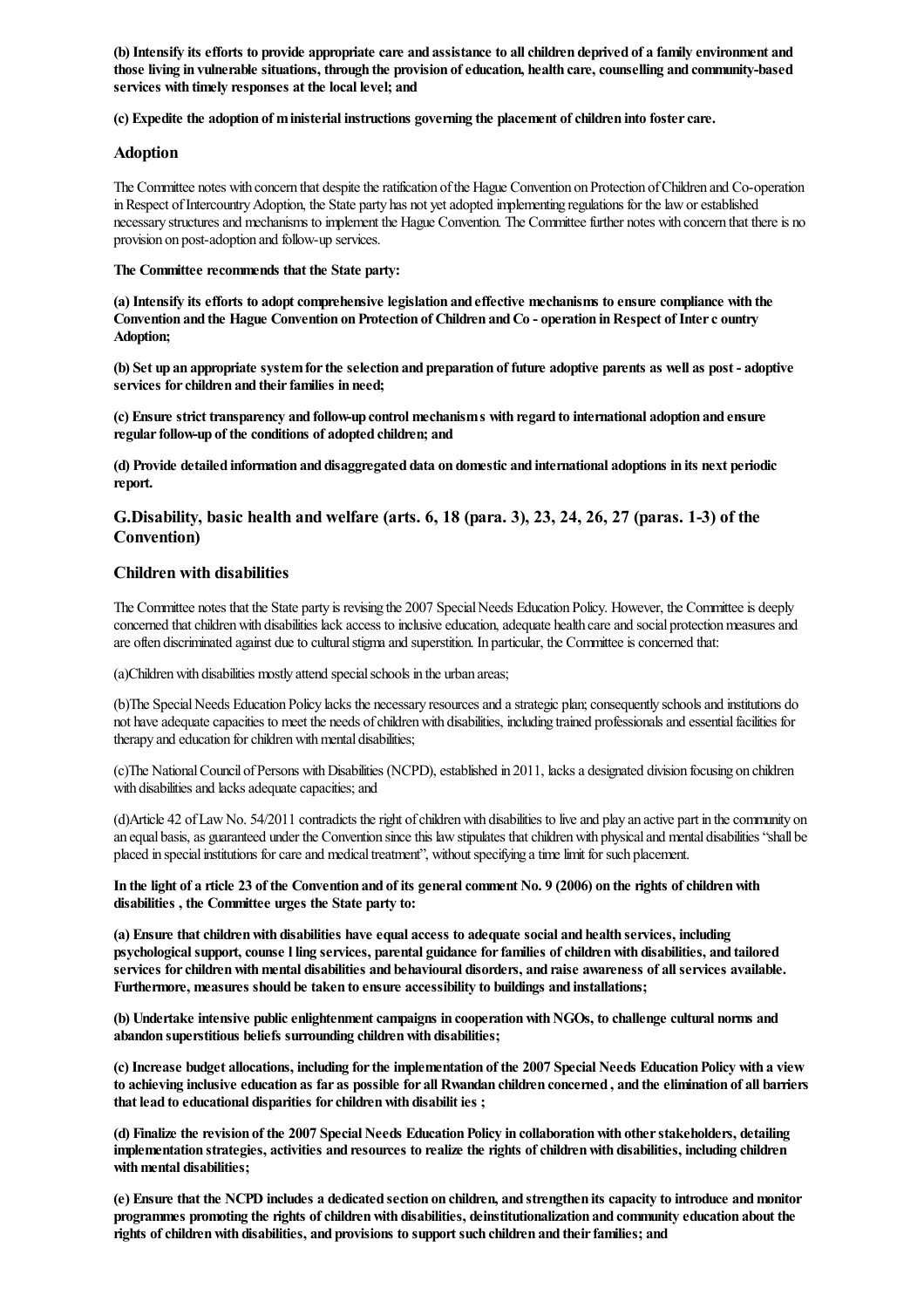(f) Repeal a rticle 42 of Law N  $o. 54/2011$  and ensure that the placement of children with disabilities in institutions is used only as a measure of last resort, when it is absolutely necessary and in the best interests of the child.

#### **Health**

The Committee notes as positive the adoption of the National Policy for Child Health, the three-year Multisectoral Strategy to Eliminate Malnutrition in 2009, and the implementation of the Integrated Management of Childhood Illnesses strategy since 2006, which have led to a significant improvement in child health and well-being. The Committee also notes the innovative community-based health insurance scheme aimed at increasing access to medical services for the population, including children. However, the Committee is concerned at the regional disparities in health among children living in urban and rural areas and the several existing obstacles in accessing health services forchildren living in remoteareasand in poverty, such as lack ofinfrastructure, long travel distance to health centres and inability to pay for health insurance.

The Committee is seriously concerned at the high level of child malnutrition, particularly widespread stunting in the Northern and Western Provinces, and lack of prenatal and neonatal care, resulting in high newborn mortality. The Committee further notes with concern that the Ministry of Health has not established budgetary lines specifically for children's health.

The Committee draws the State party's attention to its general comment No. 15 (2013) on the right of the child to the **enjoyment of the highest attainable standard of health, and recommends that the State party:**

(a) Ensure equitable access to health - care services, particularly in rural and remote areas, by improving health infrastructures, trained staff and supplies and ensuring accessibility to the health insurance scheme for children living in **rural areas and children in poverty or other vulnerable situations;**

(b) Strengthen efforts to address, as a matter of urgency, the high rates of child malnutrition, and develop educational **programmes, including educationalcampaigns to informparents and families about basicchild health and nutrition, hygiene and environmentalsanitation;**

(c) Promote exclusive breastfeeding and the establishment of Baby - Friendly Hospitals and adopt a Code of Marketing **of Breast - Milk Substitutes with appropriate controls on the marketing of artificial infant formula;**

(d) Increase the availability and accessibility of emergency obstetric care and skilled birth attendants at sector and district-level health facilities, and improve the quality of interventions to prevent new born child mortality and strengthen **neonatalcare in particular. The State party should also establishmonitoring mechanisms in each province and district** under the Ministry of Health to monitor the implementation of various health policies and strategic plans in place;

(e) Provide accessible, age appropriate and adolescent - friendly health services for boys and girls, including confidential services related to sexual and reproductive health, with a focus on prevention of HIV/AIDS and sexually transmitted **infections ( STIs ) , and the prevention of substance abuse; and**

(f) Establish specific budgetary lines for children's health and nutrition under the Ministry of Health, and in this regard, seek financial and technical assistance from, inter alia, the United Nations Children's Fund (UNICEF) and the World **Health Organization (WHO).** 

#### **Standard of living**

While commending the existence of several policies to combat poverty and strengthen child protection, including by direct support through cash and in-kind transfers to children in vulnerable situations under its Vision 2020 Umurenge Programme, the Committee is nonetheless concerned that up to 60 per cent of the State party's children live below the poverty line.

#### **The Committee calls on the State party to:**

(a) Take all necessary measures to address the high levels of child poverty and vulnerability through, inter alia, **improved social protection, income and family support services to disadvantaged families, including targeted community - based programmes forfamilies and child-headed households that are particularly vulnerable to poverty; and**

(b) Assess the impact of policies such as Vision 2020, the National Strategic Plan of Action for Orphans and Other Vulnerable Children and the National Social Protection Strategy on reducing child poverty and ensure that children get **equitable access to socialservices, health care,education and social protectionmeasures.**

The Committee notes the Government's initiative to construct decent housing as an effort to improve the living conditions of the Rwandan people, including children. However, it isconcerned that housing initiatives, such as the Bye-Bye Nyakatsicampaign has rendered hundreds of families homeless in the interim, and has disproportionately affected Batwa children due to their vulnerable economic situation.

**The Committee strongly urges the State party to ensure thatchildren, including the marginalizedBatwa, and their families displaced during the Bye Bye Nyakatsi programme be immediately provided newplaces ofresidence which** conform to international standards relating to the right to housing. The Committee also urges the State part y to ensure that its housing programmes are carried out in accordance with the concept of the right to decent housing.

**H.Education, leisure and cultural activities (arts. 28, 29 and 31 of the Convention)**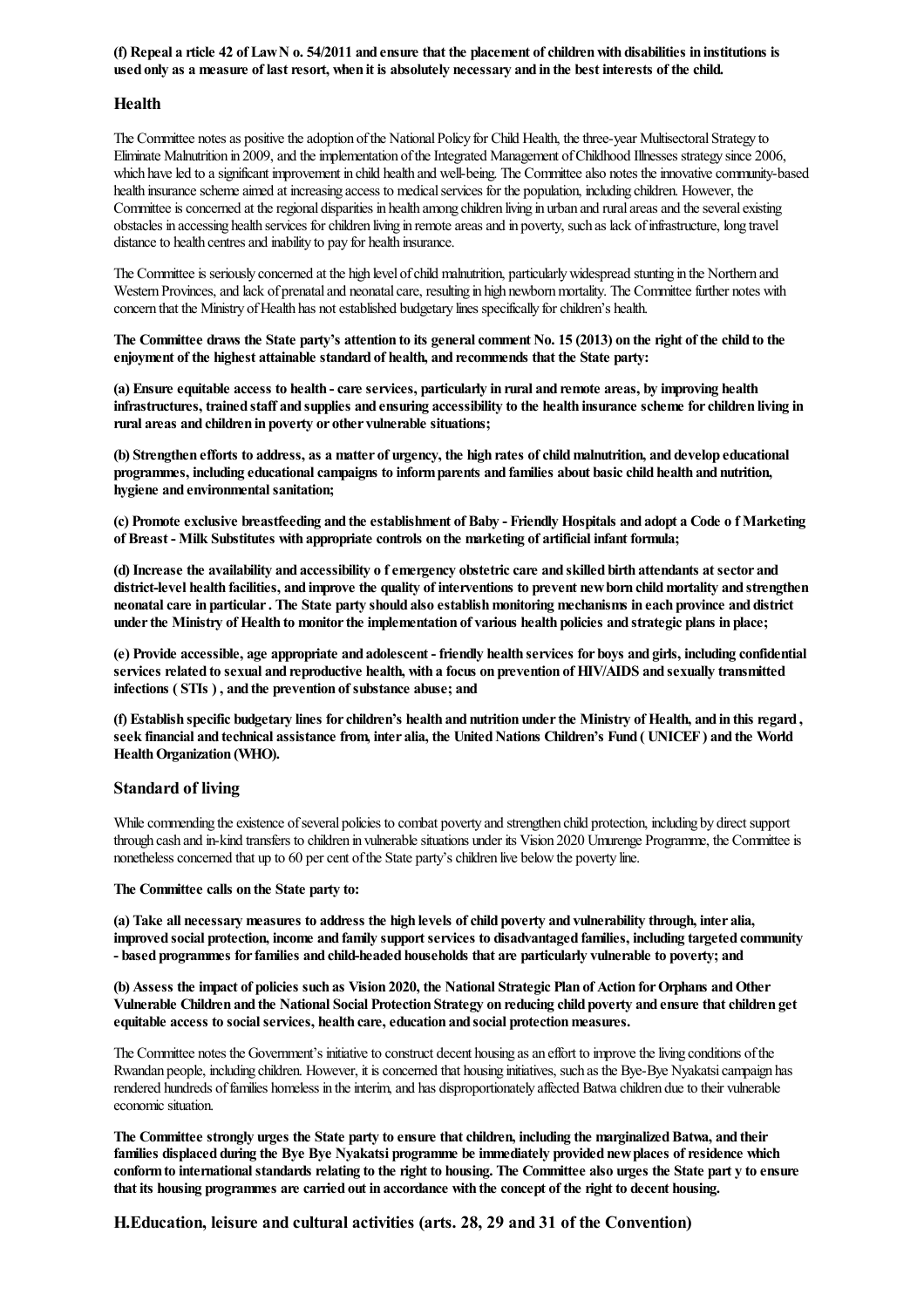## **Education, including vocational training and guidance**

While welcoming the State party's various initiatives to improve educational outcomes for children, including the 2010-2015 Education Sector Strategic Plan (ESSP), a five-year (2008-2013) campaign entitled "Making a difference for girls", and increased budgetary allocations, the Committee is concerned about the following:

(a)The inadequate quality of education and unequal educational outcomes, including disparities between urban and rural areas, and limited access to education for children with disabilities, Batwa children and girls, especially at the upper secondary school level;

(b)Hidden education fees that prevent children from accessing education, especially children living in poverty and children in vulnerable situations;

(c)Theremaining challenges to implementing thechangein language ofinstruction policy fromFrench to English, including the urgent need to develop teachers' capacities and training in both the English language and teaching methodology; and

(d)Thelack of disaggregated data on enrolmentand retention rates ofchildren in vulnerablesituations, such aschildren living in poverty, children with disabilities, orphans, adolescent girls, as well as the decrease in the enrolment rate for boys.

#### **The Committee recommends that the State party:**

**(a) Increase spending on quality education, including the number of well-trained teachers, school infrastructure, and children's access to school materials;**

**(b) Take furthermeasures to eradicate regional disparities and closely monitorthe implementation and outcomes of the** ESSP and the campaign for girls' education as well as school enrolment and retention for boys and children in vulnerable **situations, particularly Batwa children,childrenwith disabilities and children living in poverty;**

**(c) Take immediate measures to eliminate all types of hidden educationalcosts in the schoolsystemto ensure unhindered and equal access to education for allchildren;**

(d) Intensify its efforts to develop the capacity of teachers through English language and pedagogical training at all **levels of the educationalsystem, andmonitorthe impact of the language policy on learning outcomes;**

(e) Undertake studies to identify the root causes and extent of dropouts from school, especially of boys, and implement **effective measures to address the issues identified; and**

(f) Strengthen the collection and analysis of disaggregated data on the participation in education by the most vulnerable **children, including ruralchildren, adolescent girls,childrenwith disabilities, orphans,children living withHIV/AIDS and** children living in poverty, and ensure that these children are fully integrated in educational settings in order to prevent **segregation and discrimination.**

#### **Early childhood care and education**

The Committee is concerned about the weak implementation of the Early Childhood Development (ECD) Policy and Strategic Plan of 2011 and the limited coverage of children with ECD services. The Committee is also concerned that there is inadequate funding for the improvement and implementation of early childhood development and that programmes and services for children between the ages of 0 and 6 are not harmonized and integrated among the various ministries and agencies.

Referring to its general comment No. 7 (2005) on implementing child rights in early childhood, the Committee recommends that the State party further improve the quality and coverage of its early childhood care and education, and **in particular:**

(a) Scale up the investment and implementation of the ECD Policy and Strategic Plan, and ensure that ECD is provided in a holistic manner that includes overall child development, nutrition, health care, stimulation and early learning and the **strengthening of parentalcapacity and participation; and**

**(b) Strengthen effective coordination among all ministries to ensure thatearly childhood development programmes and** services are integrated and harmoni z ed, and that such services meet quality standards, are affordable and accessible **for allchildren, including children in vulnerable situations.**

## **I. Special protection measures (arts. 22, 30, 38, 39, 40, 37 (b)-(d), and 32-36 of the Convention)**

#### **Children belonging to minority orindigenous groups**

The Committee is seriously troubled by the State party's non-recognition of the existence of minority and indigenous people, including the Batwa community, which leaves them with no legal status or recognition. Furthermore, the Committee is deeply concerned that Batwa children continue to experience severe marginalization and discrimination as many live in extreme poverty and lack access to basic services, including adequate housing, safe drinking water and sanitation, education and health care. The Committee is specifically concerned that:

(a)Batwa communities, including children, have been forcibly displaced from their ancestral forest lands without consent or compensation and deprived oftheir traditionallivelihoods, which has resulted in serious damageto their distinct lifestyles, livelihoods and culture;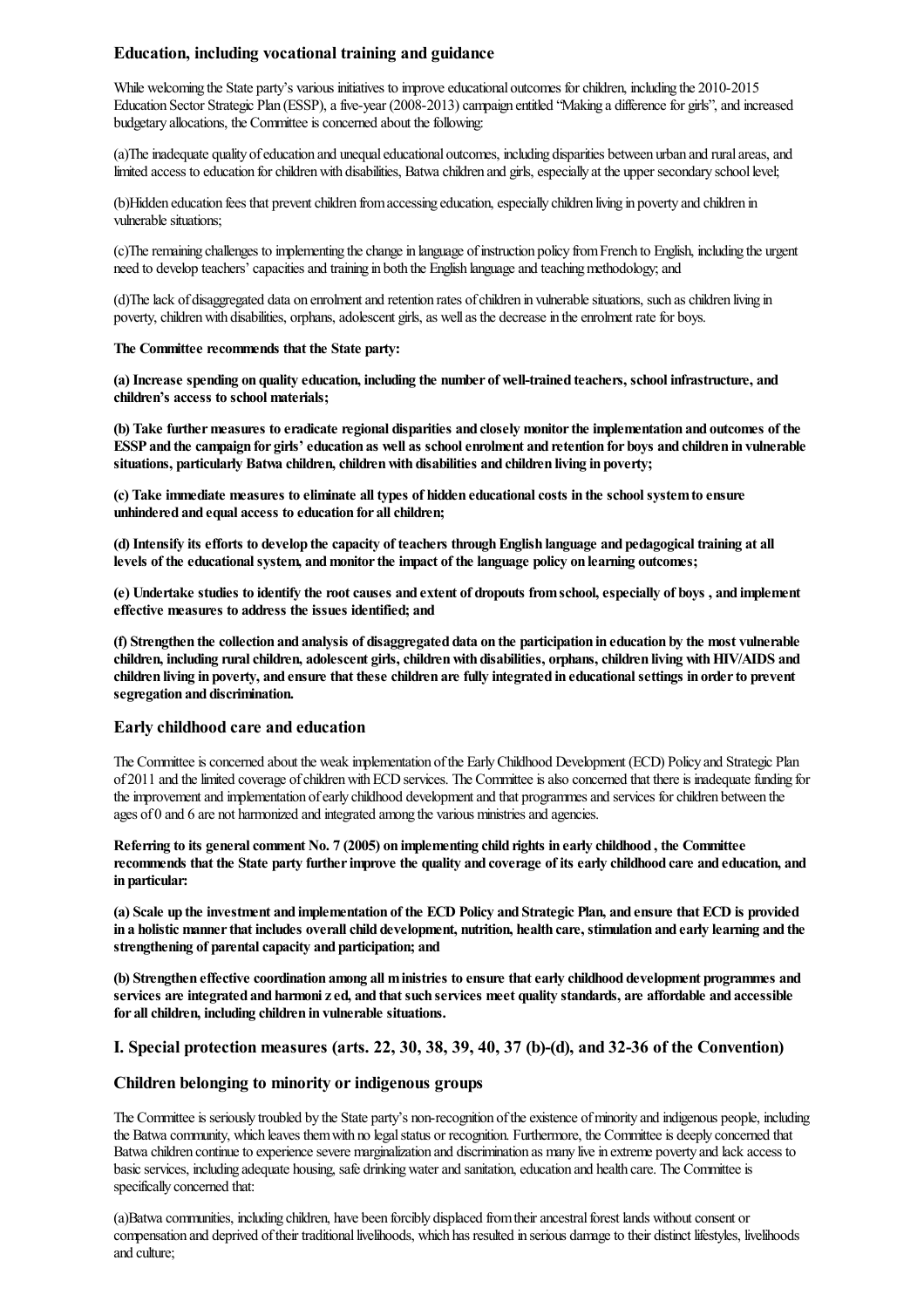(b)Batwa children, specifically girls, experience significant obstacles to their right to education compared to other population groups, including very high dropout rates, low levels of enrolment, and poor education outcomes; and

(c)Thereisan absence of officialinformation and disaggregated data onBatwachildren, including on their socioeconomicconditions, access to education, adequate standard of living, and health care.

**The Committee recommends that the State party include information in its next periodicreport onmeasures and** programmes relevant to the Convention on the Rights of the Child undertaken by the State party and in follow-up to the **Declaration andProgramme of Action adopted at the 2001 WorldConference against Racism, Racial Discrimination, Xenophobia andRelated Intolerance, as well as the outcome document adopted at the 2009 DurbanReviewConference. The Committee specifically recommends that the State party:**

**(a) Grant Batwa children and families recognition of theirspecialstatus,recognize theirrights to the naturalresources of the forests, and develop initiatives to reconnect themwith their ancestral habitats and cultural practices, as recommended by the AfricanCommission onHuman andPeoples' Rights International Work Group forIndigenous** Affairs, the United Nations Independent Expert on minority issues and the Special Rapporteur on adequate housing as a **component of the right to an adequate standard of living;**

(b) Adopt all necessary measures to combat all forms of discrimination faced by Batwa children and take immediate steps to ensure that in law and practice, Batwa children have full and equal access to education, adequate housing, health care and all other government services without discrimination. In these efforts, the Committee calls upon the State party **to ensure that adults and children fromBatwa communities and civilsociety organizations representing Batwa communities are consulted;**

(c) Take all necessary measures to address child poverty, inadequate standard of living and vulnerability among Batwa **populations, through, inter alia, targeted programmes forfamilies and communities in orderto address poverty and** discrimination against Batwa children. The Committee also recommends that the State party ensure that funding and **othersupport, including housing andwelfare services, provided to Batwa children are comparable in quality and** accessibility to services provided to other children in the State party and are adequate to meet their needs;

(d) Set up a comprehensive data collection system and analyse the data collected on the situation of Batwa children and assess progress achieved in the realization of their rights. Data should be disaggregated by age, sex, geographic location **and socioeconomic background to informpolicy decisions and programmes at different levels; and**

**(e) Ratify International LabourOrganization ( ILO) ConventionNo. 169 (1989)concerning Indigenous andTribal Peoples in Independent Countries.**

#### **Asylum-seeking and refugee children**

The Committee expresses deep concern that the present law on asylum, Law No. 29/2006 Modifying and Complementing Law No. 34/2001 relating to Refugees,and its draftamendment of 2011-2012 havea number of provisions thatarecontrary to the 1951 Convention relating to the Status of Refugees including the right to derivative status which is narrowly interpreted in article 37 of the present lawand does not include other familymembers besides spousesand children under theage of 18, which affects family unifications for refugees and asylum seekers.

The Committee notes that amendment of the law is still under way and therefore urges the State party to adopt a flexible and expansive approach to ensure implementation of the right to family reunification for all children and family members **without distinctions based on theirlegalstatus.**

#### **Economic exploitation, including child labour**

While the Committee notes that the State party adopted a policy and five-year strategic plan for the elimination of child labour in 2012, it reiterates its previous concern (CRC/C/15/Add.234, para. 64, 2004) about the high prevalence of child labour in rural areas and particularly in the domestic and agriculture sectors. The Committee is especially concerned that:

(a)Child labour has increased up to 27 per cent in the State party, according to the 2010 Rwanda Demographic and Health Survey, and that despite legal prohibitions, approximately 65,628 children are involved in hazardous work;

(b)There is a lack of clarity in the definition of child labour, specifically in legislation covering domestic work by young workers above the minimum age of employment, exposing them to risk of abuse and exploitation;

(d)LawNo. 54/2011 relating to therightsand theprotection ofthechild, specifies thatchildren aged under 18 maywork in underground mines;

(e)The Labour Code does not cover workers in the informal sector where children are mostly employed, including in family agricultural or domestic work; and

(f)Work-related injuries and illness among children are common in the State party; and

(g)Labour inspectors, operating under the Ministry ofPublic Serviceand Labour lack adequateresources to effectively carry out their functions.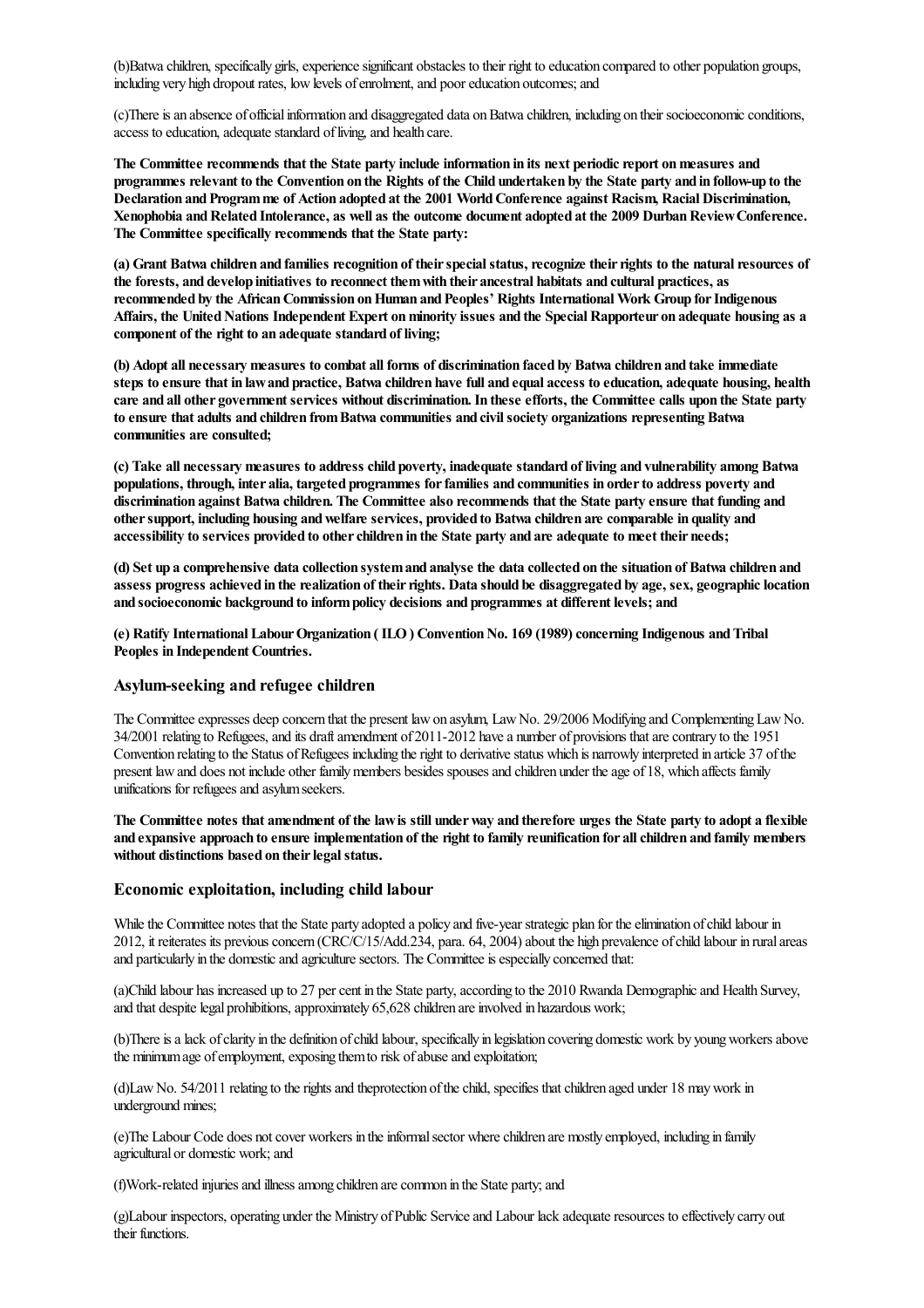**The Committee recommends that the State party:**

(a) Intensify efforts to investigate and prosecute individuals involved in the worst forms of child labour, including by **increasing resources forlabourinspectors andmaking information publicly available on investigation and prosecutions of individuals involved in child labour;**

**(b) Take steps to establish a unifiedmechanismforsystematic data collection and analysis on incidences of hazardous child labour andworking conditions, disaggregated by age, sex, geographical location, socio economic background and type of work as a formof public accountability for protection of the rights ofchildren;**

(c) Amend existing legislation, including the legislation covering domestic work to ensure that they include both provisions to prohibit child labour as well as provisions to ensure that work performed by workers, who are under the **age of 18 and above the minimumage ofemployment , does not deprive themofcompulsory education, orinterfere with opportunities to participate in furthereducation or vocational training. In this regard, the Committee recommends that the State party strengthen inter- agency and interministerialcollaboration to eliminate child labour;**

(d) Amend Law No. 13/2009 to ensure that the law covers workers in the informal sector, including in family agricultural **or domestic work and not justcontractualemployment;**

(e) Identify hazardous domestic and agricultural work carried out by children and prohibit and eliminate such work for children under the age of 18. In this regard, the State party should amend Law N o. 54/2011 relating to the rights and the p rotection of the c hild to legally prohibit employment of children under 18 in underground mining activities; and

(f) Require employers of agricultural and child domestic workers to report all work-related injuries and serious illnesses to labour inspectors at the district level in order to monitor the situation and collect and publish better statistics than are **currently available about such incidents; and**

**(g) Ratify ILOConventionNo. 189 (2011)concerning d ecent work for d omestic workers.**

#### **Administration of juvenile justice**

The Committee notes that the adoption of the law on the rights and the protection of the child (Law No.  $54/2011$ ) is an important step in addressing some of the shortcomings of juvenile justice in the State party. However, the Committee regrets that, notwithstanding its previous recommendation (CRC/C/15/Add.234, para. 74, 2004), the State party has notestablished independent children's courts. In particular, the Committee expresses concern that:

(a)The"specialchamber"established for hearing children'scases operates underan ad hocarrangement, does notexistat the High Court northe lower courts, and lacks judges and lawyers specialized in children's rights and juvenile justice;

(b)Children in vulnerable situations, such as children living in street situations and victims of child prostitution continue to be perceived as offenders and to be detained in an unofficial detention centre in Gikondo under poor living conditions and without any charges; and

(c) The draft Justice for Children Policy and the Legal Aid Policy are yet to be finalized and adopted.

The Committee recommends that the State party bring the juvenile justice system fully in to line with the Convention and **with otherrelevant standards, including the UnitedNations StandardMinimumRules forthe Administration of Juvenile Justice ( The Beijing Rules), the UnitedNations Guidelines forthe Prevention of Juvenile Delinquency (Riyadh Guidelines), the UnitedNations Rules forthe Protection of Juveniles Deprived of theirLiberty (Havana Rules), the Guidelines forAction onChildren in the Criminal Justice System; and the Committee's generalcomment No. 10 (2007) on children's rights in juvenile justice . In particular, the Committee urges the State party to:**

(a) Take all measures to establish separate children's courts a t the H igh C ourt and the lower courts, and in the **meantime extend specialized juvenile c hambers at both the lowercourt andHighCourt levels;**

(b) Ensure that children in street situations, child victims of prostitution and other crimes are treated as victims rather **than offenders by law-enforcement and judicial authorities;**

(c) Permanently close all unofficial places of detention, including the detention centre in Gikondo and stop the arbitrary detention of children in need of protection, such as children in street situations and child victims of prostitution, and conduct thorough investigations of acts of arbitrary detention, ill - treatment, and other abuses occurring in the centres; **and**

(d) Expedite the adoption of the Justice for Children Policy and the Legal Aid Policy to address the concerns raised in **surveys conducted by the Ministry of Justice in 2006 and the Legal AidForumin 2007.**

#### **Child victims and witnesses of crimes**

The Committee recommends that the State party ensure, through adequate legal provisions and regulations, that all child **victims and/orwitnesses ofcrimes, including child victims of abuse, domestic violence, sexual and economicexploitation,** abduction and trafficking and witnesses of such crimes, are provided with the protection required by the Convention and that the State party take fully into account the Guidelines on Justice in Matters i nyolving Child Victims and Witnesses **of Crime (annexed to Economic and Social Councilresolution 2005/20).**